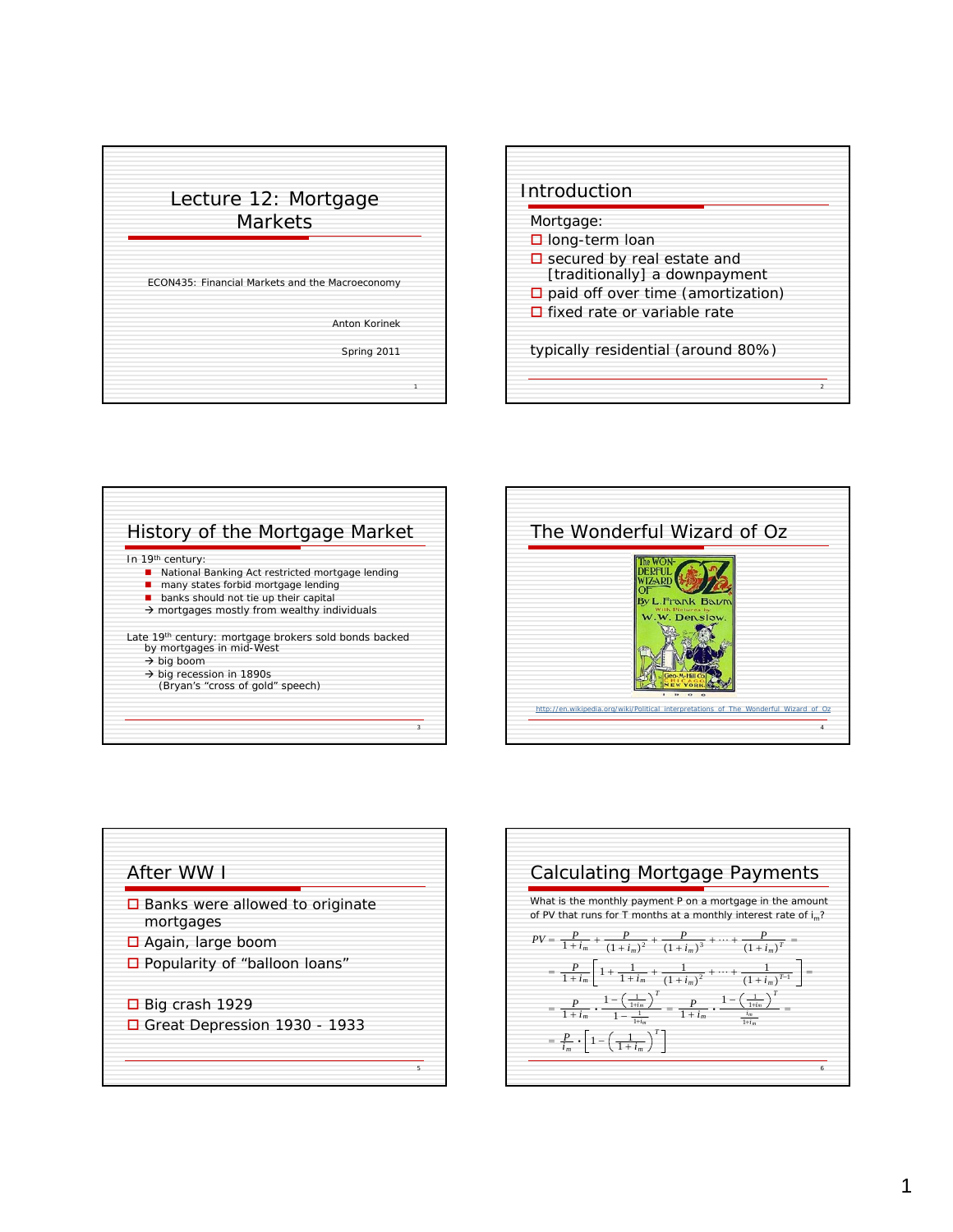









|                | Mortgage Loan Amortization        |                 |          |                                  |
|----------------|-----------------------------------|-----------------|----------|----------------------------------|
| <b>Month</b>   | <b>Starting</b><br><b>Balance</b> | <b>Interest</b> | Payment  | <b>Closing</b><br><b>Balance</b> |
| 1              | 100,000.00                        | 500.00          | 599.55   | 99,900.45                        |
| $\overline{2}$ | 99.900.45                         | 499.50          | 599.55   | 99.800.40                        |
| 3              | 99.800.40                         | 499.00          | 599.55   | 99.699.85                        |
| $\cdots$       |                                   | $\cdots$        | $\cdots$ |                                  |
| 12             | 98.877.15                         | 494.39          | 599.55   | 98.771.99                        |
| 24             | 97.579.89                         | 487.90          | 599.55   | 97.468.24                        |
| 60             | 93.187.97                         | 465.94          | 599.55   | 93.054.36                        |
| 120            | 83.865.95                         | 419.33          | 599.55   | 83.685.72                        |
|                |                                   |                 |          |                                  |
| 222            | 59.962.31                         | 299.81          | 599.55   | 59.662.57                        |
| $\cdots$       | $\cdots$                          | $\cdots$        | $\cdots$ |                                  |
| 358            | 1,780.81                          | 8.90            | 599.55   | 1.190.17                         |
| 359            | 1.190.17                          | 5.95            | 599.55   | 596.57                           |
| 360            | 596.57                            | 2.98            | 599.55   | 0.00                             |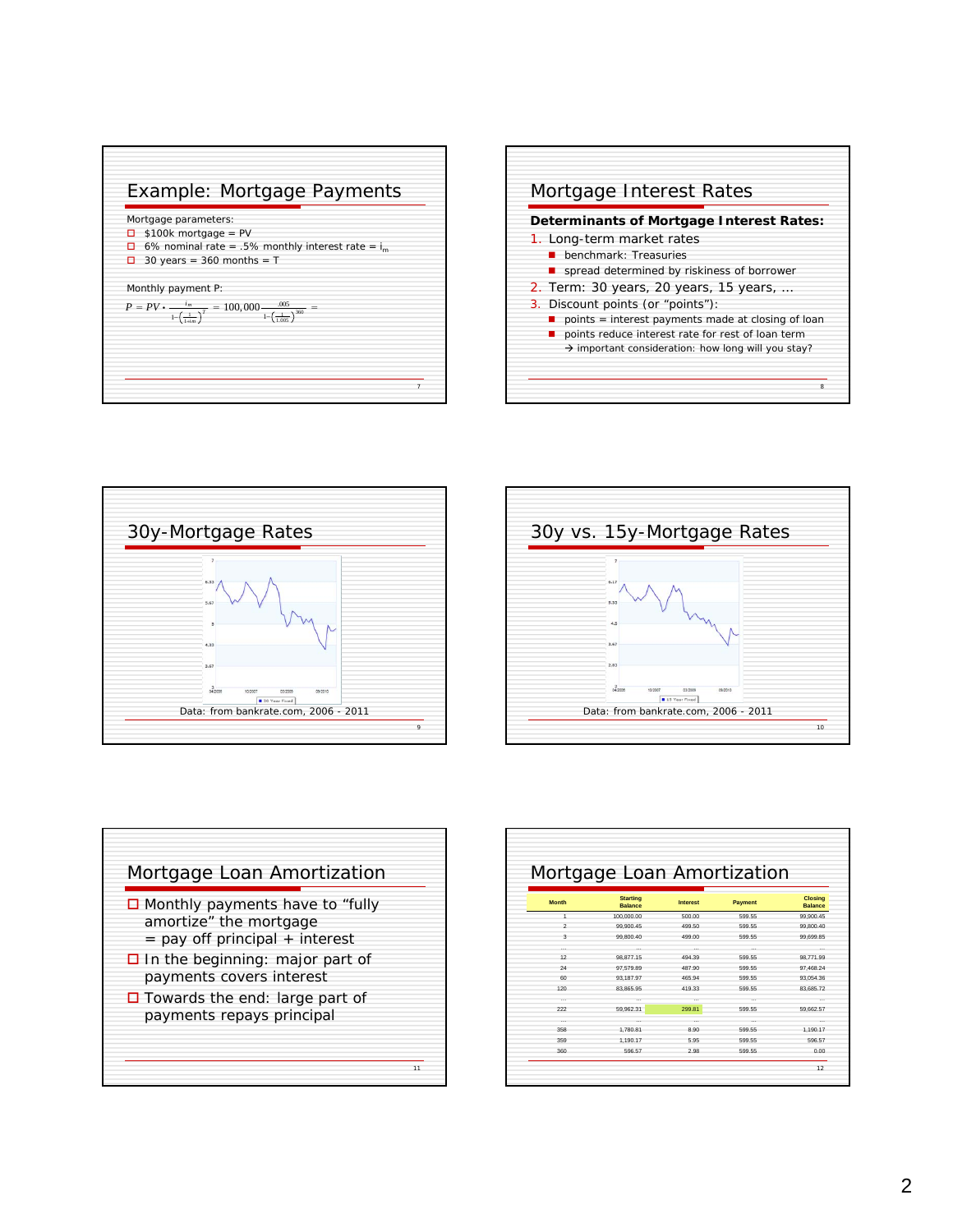

|                                                                                        | Paym't | Lock | Fees in<br><b>APR</b> | Rate  | Disc/Orig<br>points | <b>APR</b> | Lender                             | Prod        |
|----------------------------------------------------------------------------------------|--------|------|-----------------------|-------|---------------------|------------|------------------------------------|-------------|
|                                                                                        | \$873  | 30   | \$1,225               | 4.875 | 0.000/0.000         | 494        | <b>Ability Mortgage Group, LLC</b> | 30 yr fixed |
| Quicken Loans<br>30 yr fixed<br>0.000/0.000<br>5.375<br>\$2,088<br>5.49<br>45          | \$924  |      |                       |       |                     |            |                                    |             |
| AimLoan.com<br>30 yr fixed<br>0.000/0.000<br>4.981<br>4.875<br>\$1,995<br>30           | \$873  |      |                       |       |                     |            |                                    |             |
| <b>Envoy Mortgage</b><br>30 yr fixed<br>5.337<br>0.000/0.000<br>5.25<br>\$1,590<br>30  | \$911  |      |                       |       |                     |            |                                    |             |
| 30 yr fixed<br><b>Aurora Financial</b><br>4.904<br>0.000/0.000<br>4.875<br>\$550<br>30 | \$873  |      |                       |       |                     |            |                                    |             |
|                                                                                        |        |      |                       |       |                     |            |                                    |             |







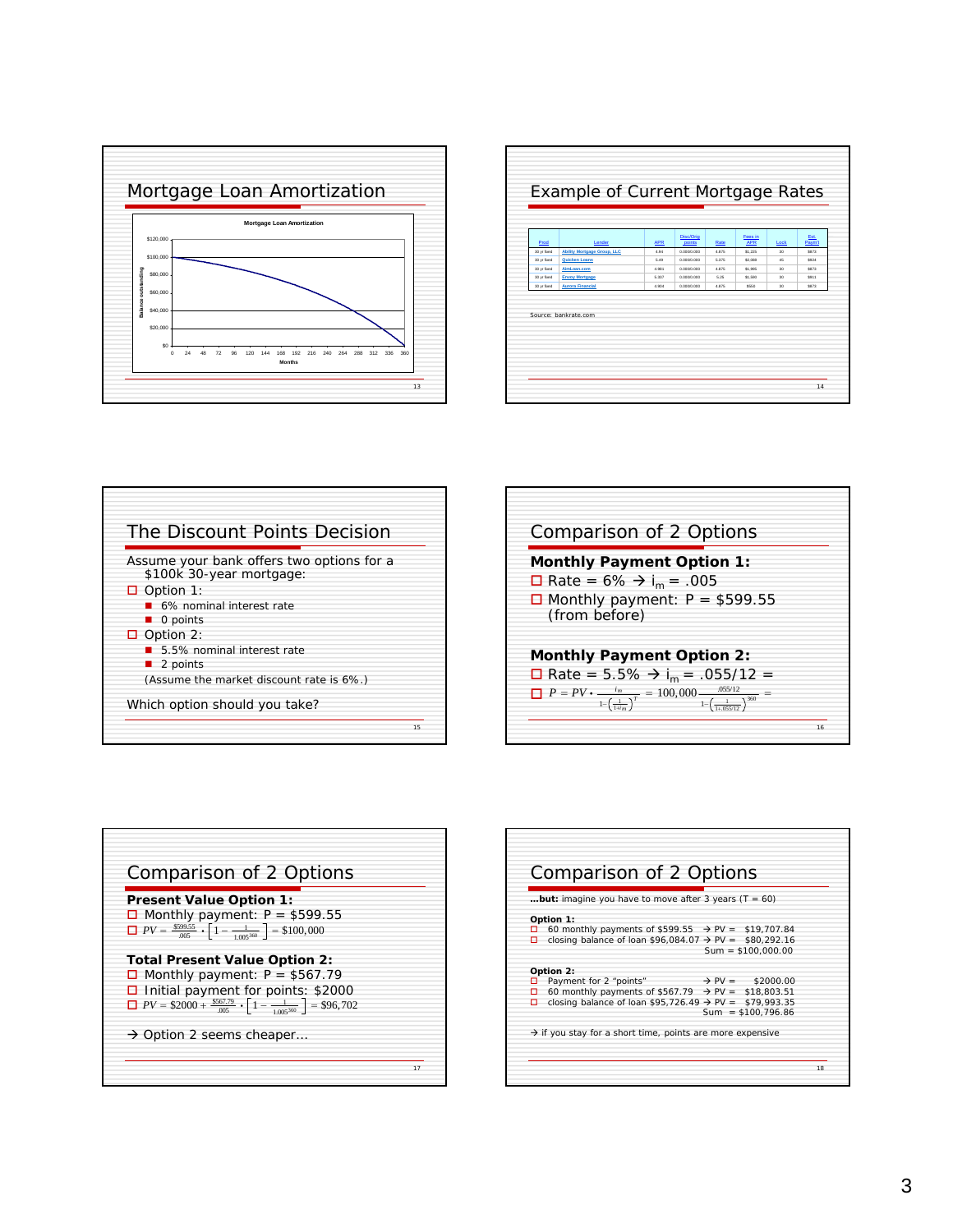